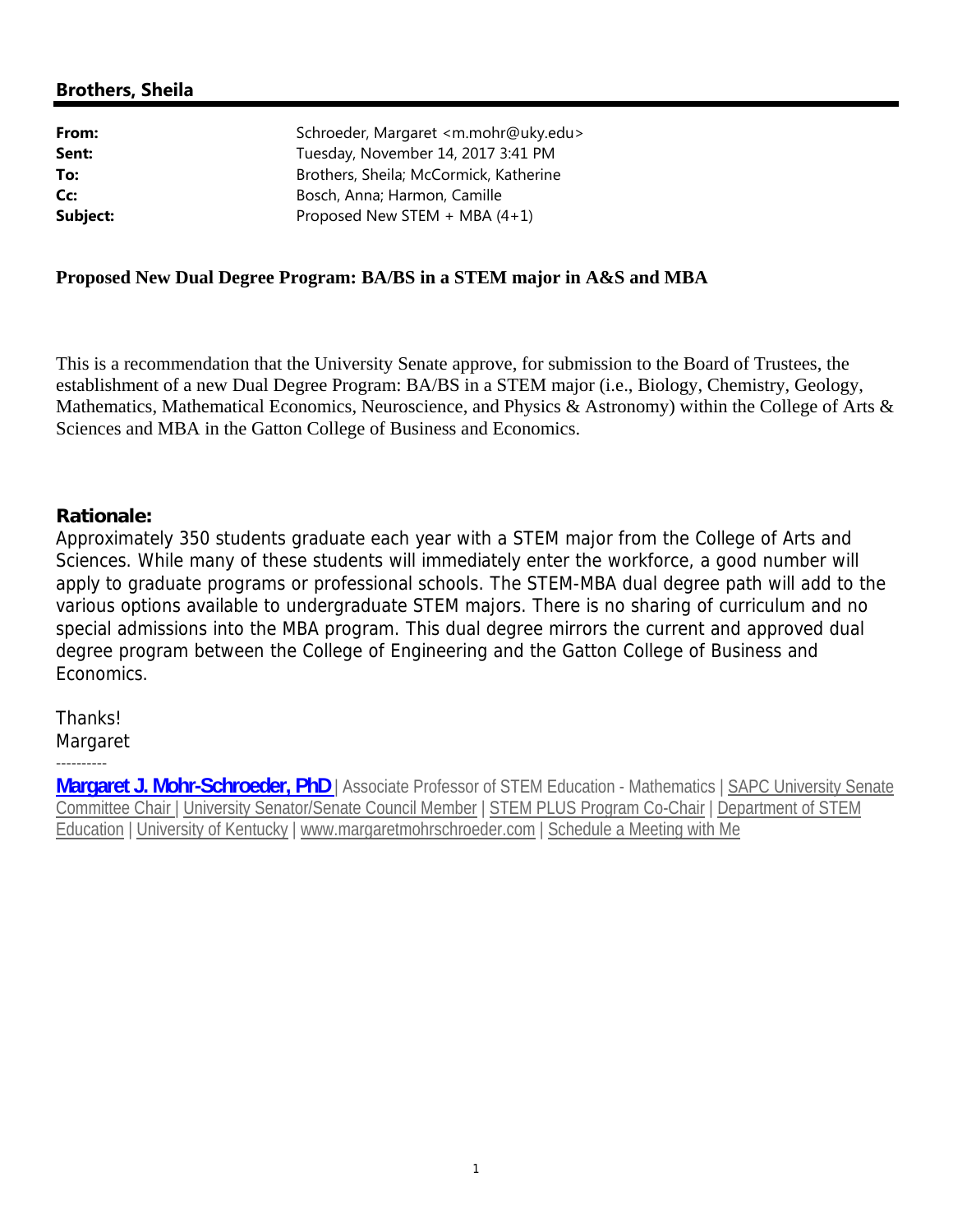

December 12, 2016

Dear Undergraduate Council,

On behalf of the faculty of the College of Arts and Sciences, the Education Policy Committee discussed and approved the STEM Plus MBA Dual Degree Program proposal. 7:0:2 on Tuesday, December 6, 2016.

Sincerely,

Chrk

Christia Brown Chair, Education Policy Committee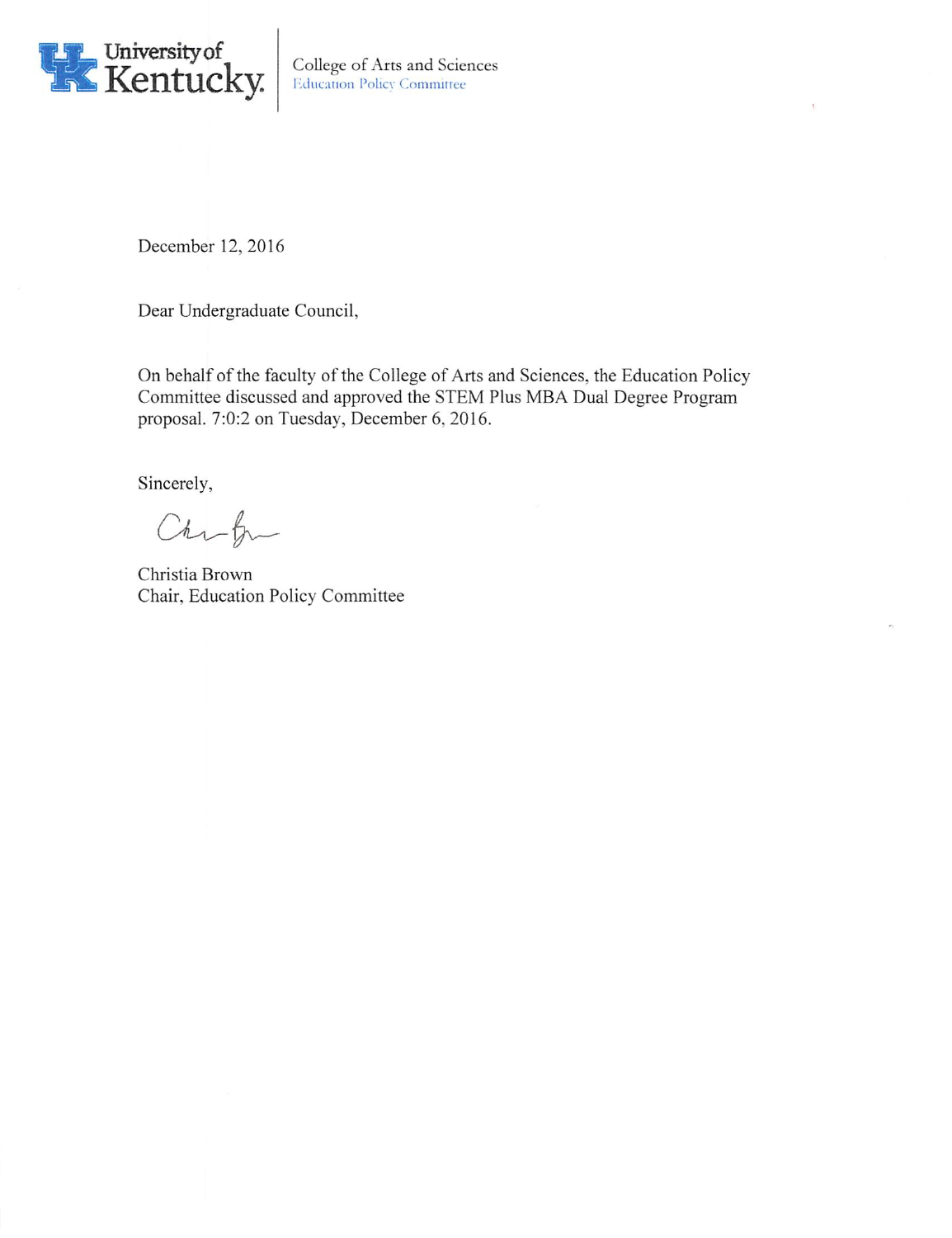# STEM PLUS MBA DUAL DEGREE PROGRAM

#### **MEMORANDUM OF AGREEMENT**

#### BETWEEN THE GATTON COLLEGE OF BUSINESS AND ECONOMICS

#### AND THE COLLEGE OF ARTS AND SCIENCES

3 February 2017

#### **BACKGROUND**

The faculty of the College of Arts and Sciences ("A&S") and the Gatton College of Business and Economics ("Gatton") have worked together to propose this dual degree program which combines a Bachelor of Science or Bachelor of Arts degree from one of the STEM disciplines in A&S with the One Year MBA ("MBA") in a seamless pathway, resulting in a "4+1 program". A similar dual degree program has existed for many years between the College of Engineering ("Engineering") and Gatton. Given the success of the existing program with Engineering, Gatton faculty approached A&S to propose a similar pathway for A&S STEM majors. Students in the dual degree program will complete the requirements for each degree separately; however, in the senior year, students who apply to the dual degree program will be able to participate in enrichment opportunities provided by Gatton.

Gatton will benefit from the dual degree pathway through expanding and augmenting the pool of MBA applicants with competitive A&S STEM majors who generally have: strong quantitative and analytic skills; well-rounded liberal arts background that stresses clear oral and written communication skills; foreign language skills; and experience pursuing independent research and/or community service work. These are all skills that are highly prized in the business environment. In addition, applicants from A&S STEM disciplines are likely to increase the diversity of the MBA applicant pool (29% of the current MBA cohort is female; 16% are underrepresented minorities).

A&S departments and faculty strongly support this program. They are dedicated to the development and professional successes of all our students, and take a keen interest in their future career paths, wherever they may go.

#### **BENEFIT TO STUDENTS**

Approximately 350 students graduate each year with a STEM major from A&S (A&S STEM majors include Biology, Chemistry, Geology, Mathematics, Mathematical Economics, Neuroscience, and Physics & Astronomy). While many of these students will immediately enter the workforce, a good number will apply to graduate programs or professional schools, including programs in the health sciences. The annual Graduating Senior Survey (2013-14) indicates that 30% of A&S seniors are likely to pursue fulltime graduate or professional school. The STEM-MBA dual degree path will add to the various options available to undergraduate STEM majors, since not all science majors are headed toward graduate study in science or the health professions. The enrichment opportunities provided by Gatton during the senior year will allow undergraduates to explore the curriculum of the One Year MBA and to learn more about the various career paths available to those who hold an MBA. Students will thus be able to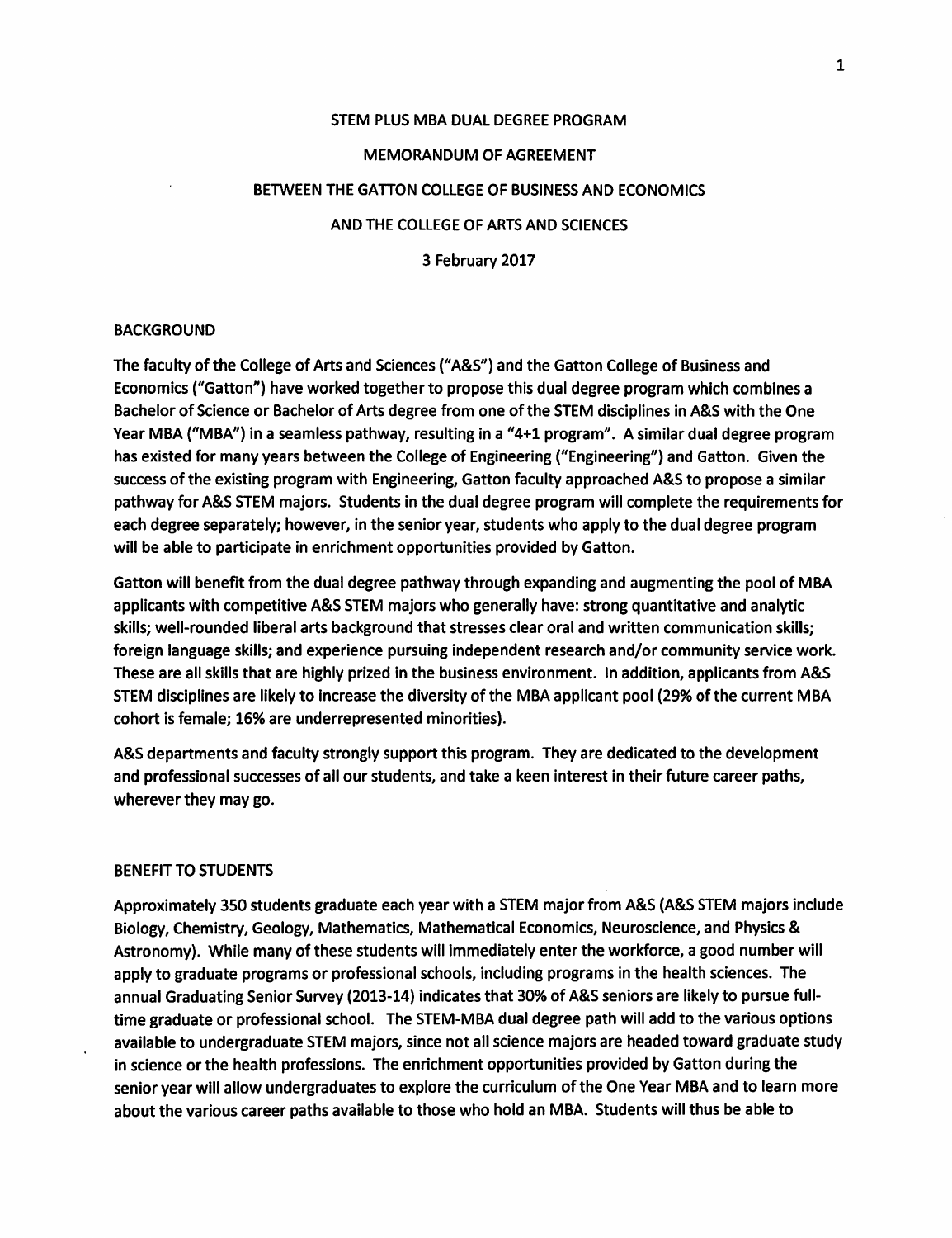post-graduation options with a clearer perspective on the opportunities available to them, and with a better understanding of their own skills and interests.

#### **STRUCTURE OF PROGRAM**

#### **ADMISSIONS**

Admission to the Dual Degree program: At the completion of the junior year, eligible students will be invited to apply to the Dual Degree program by the Gatton admissions office. After being admitted to the Dual Degree program, the student will be able to participate in enrichment opportunities offered by Gatton during the student's senior year.

A&S will also identify a targeted pre-professional advisor to work with students interested in or participating in the dual degree program. (This advisor will also work with any A&S major who expresses an interest in pursuing an MBA or business degree; not all students aiming for an MBA will be majoring in STEM fields, after all.)

Admission to Gatton's One Year MBA ("MBA"): In the senior year (Year Four), the student will apply separately for admission to the accelerated MBA program. Students participating in the Dual Degree program as undergraduates are under no obligation to apply to the MBA, or to enroll in the MBA if accepted. Students participating in the Dual Degree program will be eligible to apply for scholarships available to MBA students, depending on their academic qualifications.

#### **ADVANTAGES**

The primary advantage of the Dual Degree program is to allow faculty to identify interested and eligible undergraduates in the science fields, and to offer them co-curricular and extra-curricular opportunities through Gatton. These enrichment opportunities will enable students to better understand and evaluate their interests in business fields. Many high-achieving students in the STEM disciplines are not certain they wish to pursue a PhD or a medical degree, and may be interested in exploring other avenues for graduate work. This Dual Degree program will provide a seamless transition from the Bachelor's degree into an MBA for students who are so motivated. While still undergraduates, these students will: make contacts with faculty and staff members in Gatton; learn about the variety of employment opportunities available to those who earn an MBA; and be able to explore several career paths after graduation.

#### PROGRAM OF STUDY

To earn the BA/BS+MBA, a student must satisfy the requirements of both degrees. Since the degrees are completed sequentially, the curriculum of one degree will not overlap with or interfere with the second. Any student pursuing a science or mathematics major in A&S will be eligible to participate in the Dual Degree program, upon invitation from Gatton.

Years One through Four: Student completes usual requirements for a bachelor's degree in one of the STEM fields. The bachelor's degree is awarded at the end of Year Four.

Summer between Years Three and Four: In July, A&S STEM disciplines provide names of highachieving juniors to the Director of the MBA Center. These will be students who have earned 90+ credits, and who meet the minimum GPA requirements for the Dual Degree program (3.25 or higher).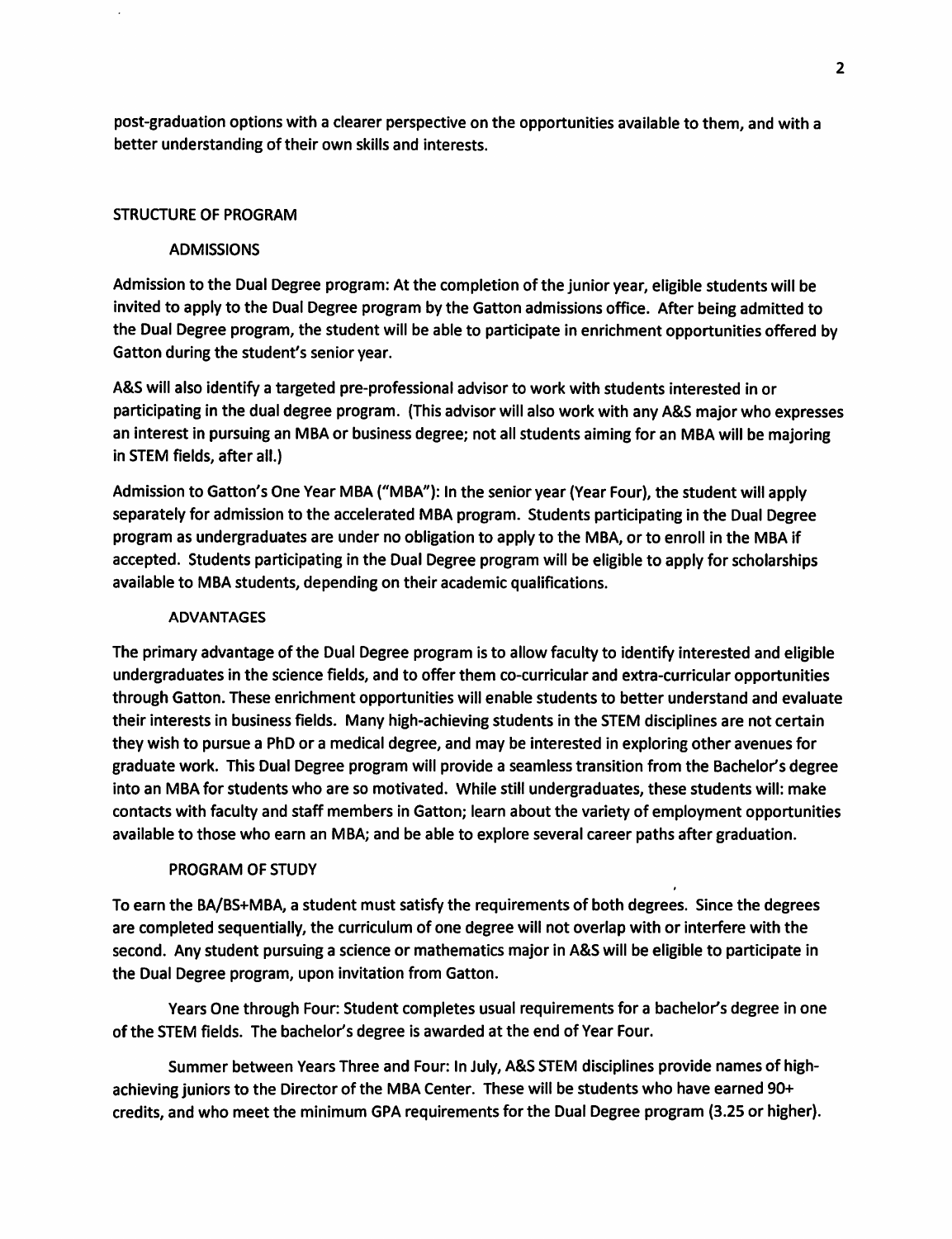The MBA Director, in consultation with Gatton's Admissions Office, will invite eligible A&S STEM majors to participate in the Dual Degree program. In August, students will be informed whether they have been conditionally admitted to the Dual Degree program.

Before start of the MBA program, the student will take four MBA prerequisites: Micro and Macro Economics; Financial and Managerial Accounting. All four classes can be taken either in the classroom or online.

Year Four: Faculty and staff in Gatton will provide enrichment opportunities to undergraduate students admitted to the Dual Degree program. In Year Four, students will take either the GMAT or GRE. Students will apply to the Graduate School for admission into the program in the fall or spring of Year Four. Students will earn the bachelor's degree upon completion of the requirements for the BA/BS in May of Year Four.

Year Five: Students start the MBA in June and complete it in May.

#### **GRADE POINT AVERAGE**

Grade Point Average for each program will be calculated separately.

#### **GRANTING OF DEGREES**

Dual degree students will in fact earn each degree sequentially: first the BA/BS, and then the MBA. Since the MBA program is a highly concentrated curriculum, a student will not be permitted to enroll in the accelerated MBA until all bachelor's degree requirements have been met. Students participating in the Dual Degree program as undergraduates are under no obligation to apply to the MBA, or to enroll in the MBA if accepted.

#### **TUITION/FEE PAYMENTS**

Since the degrees are completed sequentially, the student is responsible for tuition and fees for each degree separately. Undergraduate tuition and fees apply until the student has completed the bachelor's degree and earned the diploma; while an undergraduate, the student will be eligible for UK grants and scholarships as applicable. The student who enrolls in the accelerated MBA program will be responsible for MBA tuition and fees and will be eligible for UK grants and scholarships as applicable.

## **FAILURE TO COMPLETE BACHELOR'S OR MBA REQUIREMENTS**

The two degrees will be awarded separately. The BA or BS degree will be awarded upon completion of all requirements for a bachelor's degree. The student who fails to complete the bachelor's degree requirements will not be permitted to enroll in the MBA program. The MBA will be awarded upon completion of the requirements of the MBA program.

## ASSESSMENT OF DUAL DEGREE PROGRAM

The Dual Degree program provides educational opportunities to eligible undergraduates in the STEM disciplines in A&S. The program will be deemed a success if (a) students apply for, and are accepted to, the Dual Degree program; (b) students participate in the enrichment opportunities offered through Gatton; (c) students participating in the Dual Degree program apply to, and are accepted into, the MBA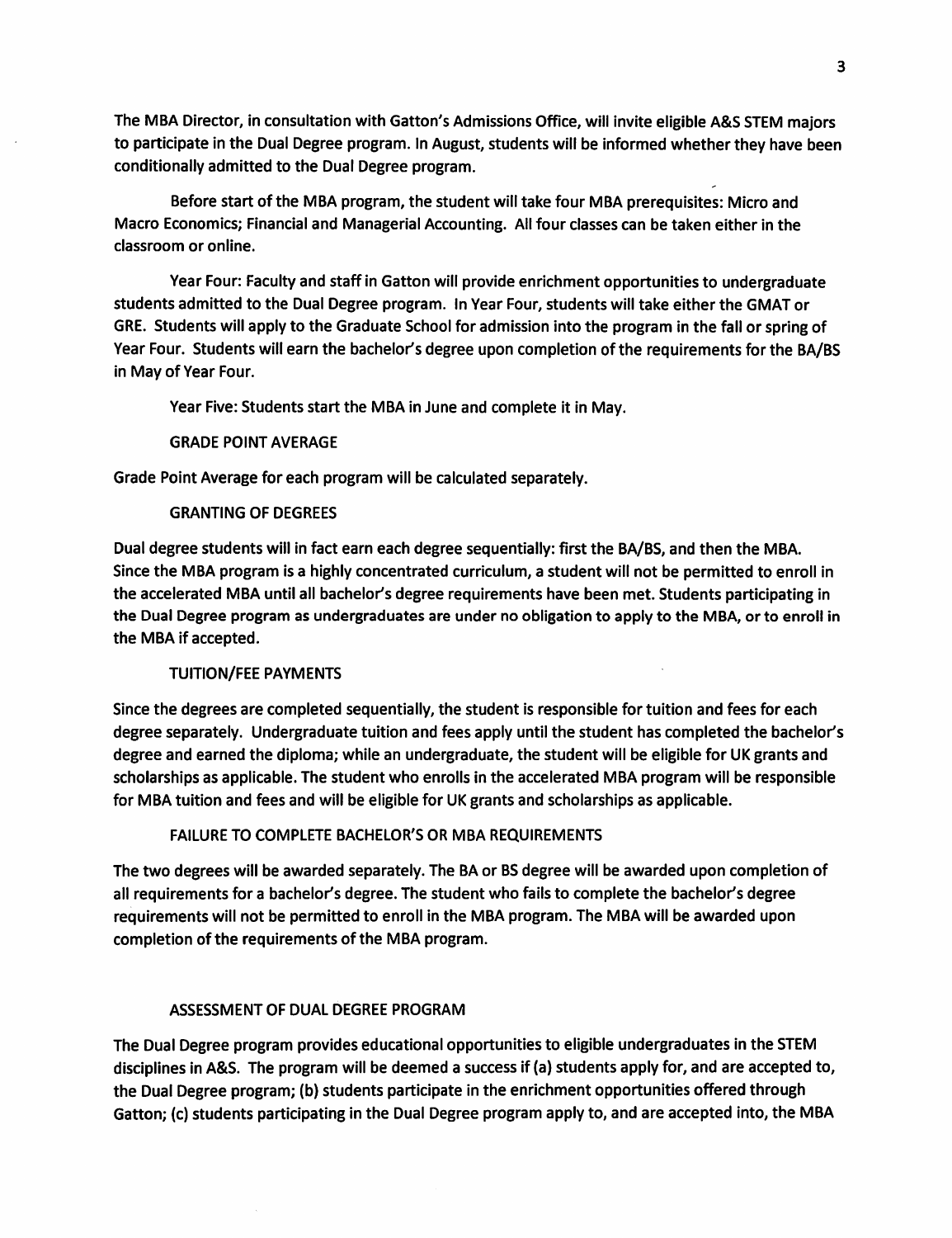program, and successfully earn the MBA. At each stage some attrition is expected, since not all undergraduates in the Dual Degree program may decide to apply to the MBA program. A&S and Gatton will work together to track participation, application, and graduation data at each stage of this program. The colleges will also collaborate to develop a "student satisfaction survey" to be administered to graduating bachelor's degree students to understand their views on the strengths and weaknesses of the co-curricular activities offered through the Dual Degree program.

Chile

David W. Blackwell

DEAN OF GATTON COLLEGE OF BUSINESS AND ECONOMICS

Mark Lawrence Kornbluh DEAN OF COLLEGE OF ARTS AND SCIENCES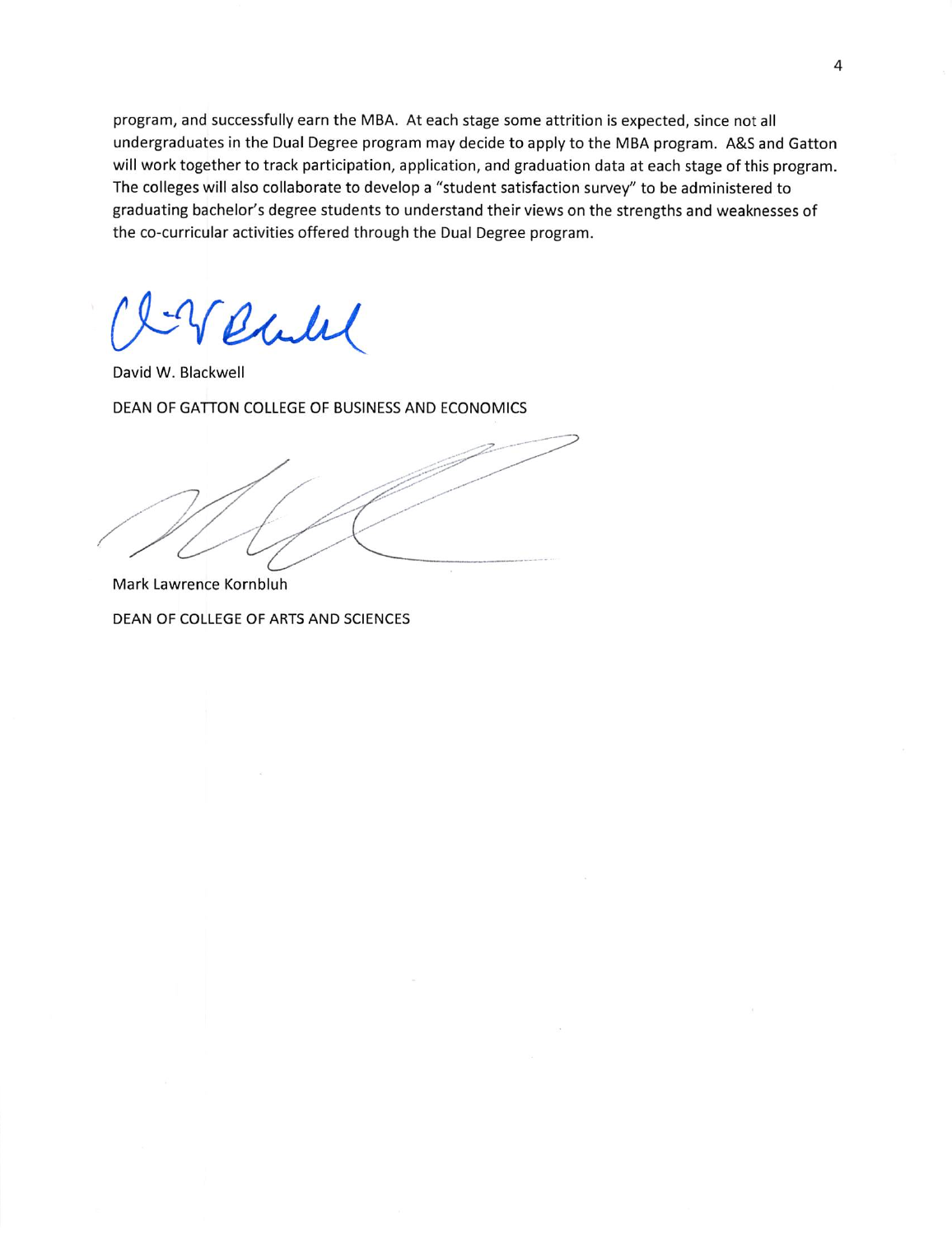#### Friday, February 3, 2017

Dear Education Policy Committee and Undergraduate Council,

As Department Chair/or Program Director, I approve the creation of a STEM Plus MBA Dual Degree Program between the College of Arts and Sciences and the Gatton College of Business and Economics.

**Bruce OHara** Biology Mark Meier Chemistry Earth and Environmental Sci. Dave Moecher Russell Brown Mathematics Robert Molzon **Math Economics** Neuroscience Elizabeth Debski Mark Prendergast James Geddes Physics and Astronomy Sumit Das

ran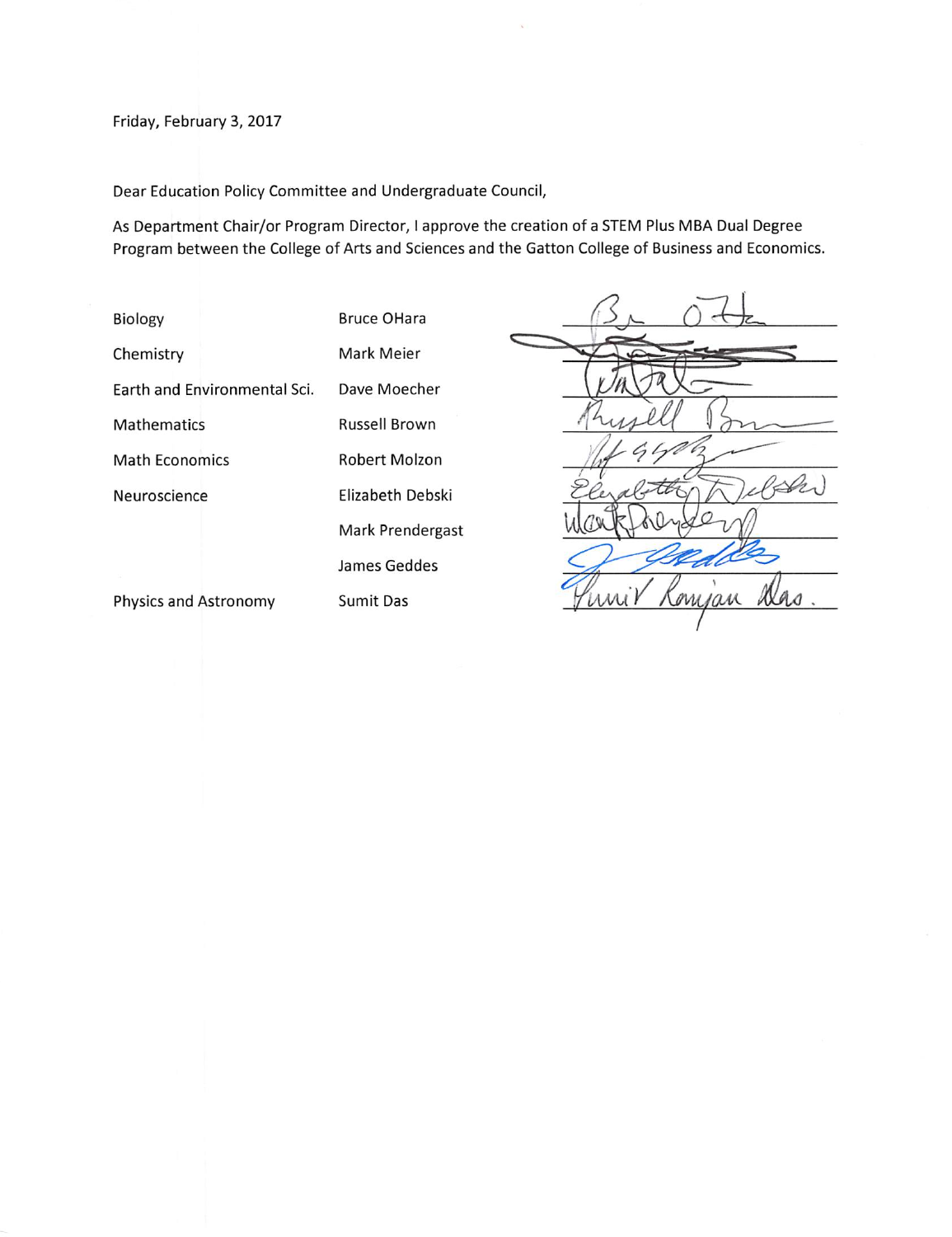|        | Fall                                                                                                                                   | Spring                                                                                                          |
|--------|----------------------------------------------------------------------------------------------------------------------------------------|-----------------------------------------------------------------------------------------------------------------|
| Year 1 | Take courses to complete bachelor's degree                                                                                             | Take courses to complete bachelor's degree                                                                      |
| Year 2 | Take courses to complete bachelor's degree                                                                                             | Take courses to complete bachelor's degree                                                                      |
| Year 3 | Take courses to complete bachelor's degree                                                                                             | Take courses to complete bachelor's degree                                                                      |
|        | *ACC 201                                                                                                                               | *ECO 201                                                                                                        |
|        |                                                                                                                                        | STEM/MBA dual degree application                                                                                |
|        |                                                                                                                                        | invitations are sent to qualified candidates                                                                    |
|        |                                                                                                                                        | during the summer                                                                                               |
| Year 4 | Take courses to complete bachelor's degree and<br>attend exclusive enrichment activities provided<br>by Gatton.                        | Take courses to complete bachelor's degree<br>and attend exclusive enrichment activities<br>provided by Gatton. |
|        | *ACC 202                                                                                                                               | *ECO 202                                                                                                        |
|        | Start/submit application to the MBA program<br>through the Graduate School application and<br>satisfy the MBA admissions requirements. |                                                                                                                 |
|        | Students should take either the GMAT or GRE<br>during this time.                                                                       |                                                                                                                 |
| Year 5 | One Year MBA program                                                                                                                   |                                                                                                                 |

\*Before start of MBA program, students must complete the required MBA prerequisite courses (ECO 201, ECO 202, ACC 201, and ACC 202). All courses offered during the academic year and summer terms. Additionally, the MBA program accepts these prerequisites offered through IVY Software.

IVY Software Instructions

IVY Software is an online, diagnostics tool that offers specific courses that have met our prerequisite specifications. Below are the instructions to access the necessary courses through IVY Software:

Visit the University of Kentucky's MBA IVY Software page

Add to your cart the required prerequisite course(s): Fundamentals of Economics, Financial Accounting and Managerial Accounting (recommended order)

Non engineering, finance, and mathematics majors - Add to your cart the recommended course(s): Business Math & Statistics and Excel for MBA Students (recommended order)

Proceed to checkout. Once you've purchased the courses, instructions will be emailed from IVY Software on how to access and begin

Please Note: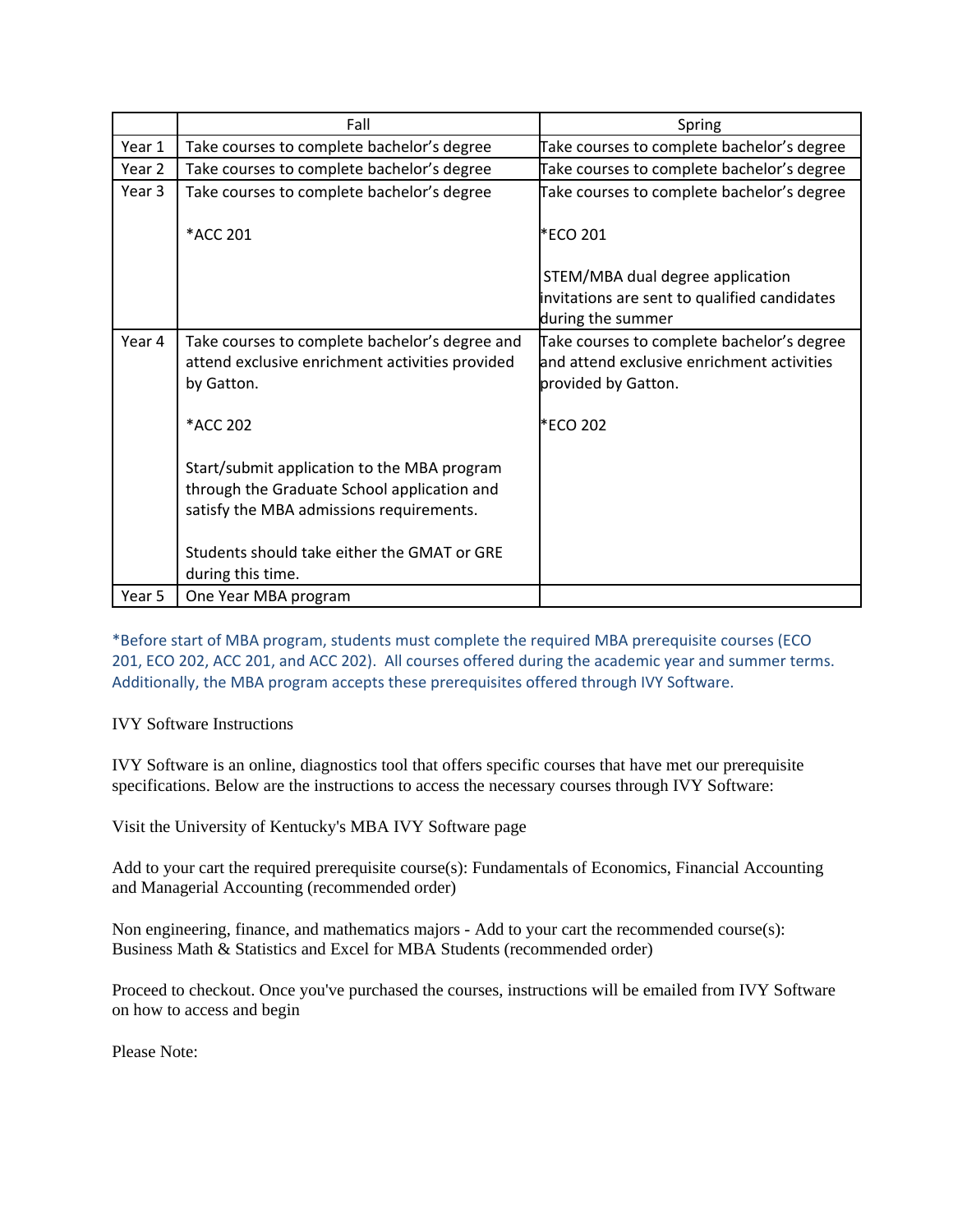To successfully pass the course(s), you must obtain a minimum of 80% on the Final Comprehensive Exam with a maximum of three attempts

Upon completion/passing of the course, please email Christopher Carney, Director of MBA Recruitment to verify that you've passed the course

If you have any questions or experience any technical difficulties with IVY Software, please contact the IVY Software Support Team

Graduate Council Approve

Roshan Nikou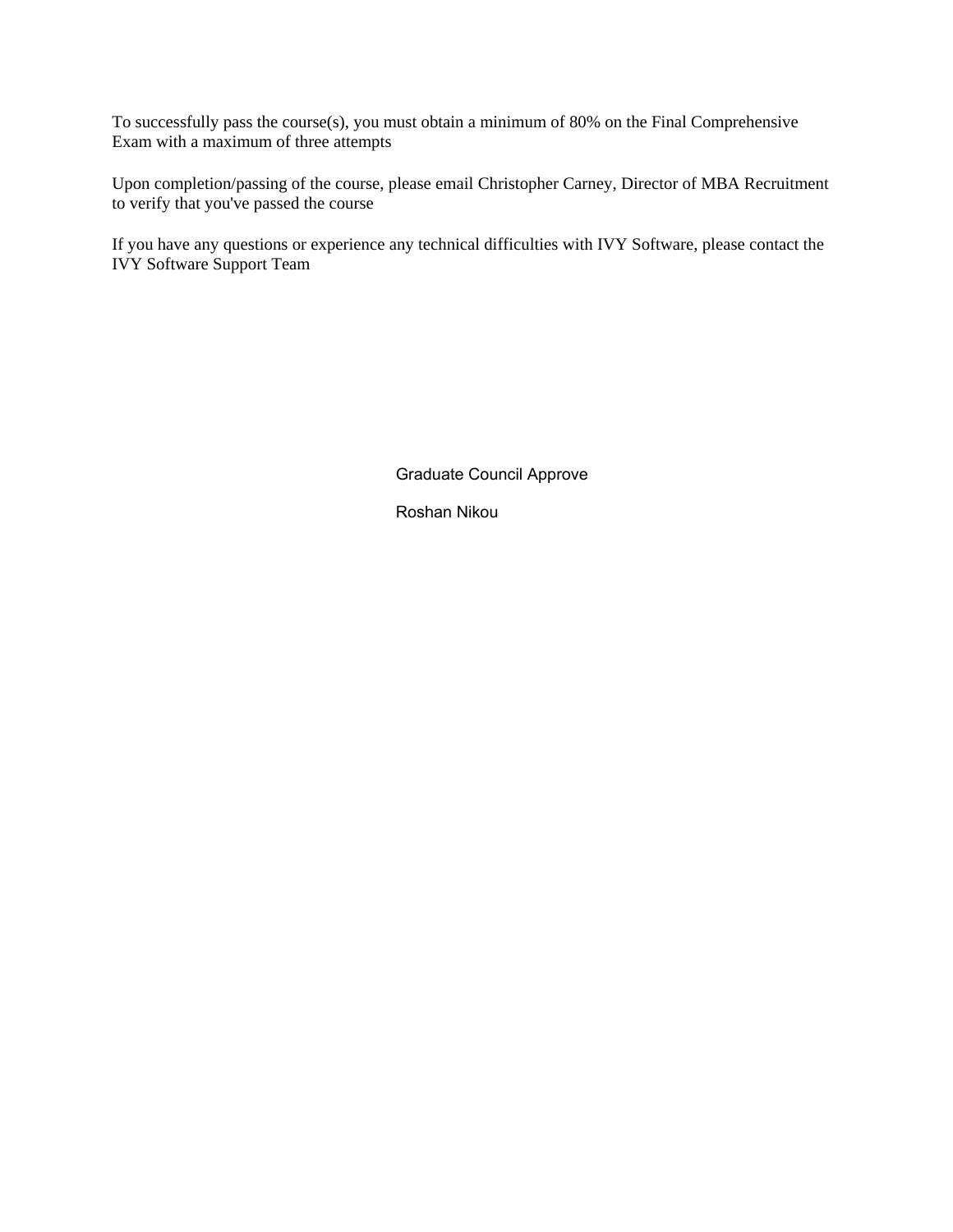## **Brothers, Sheila C**

| From:               | Nikou, Roshan                                                                              |  |
|---------------------|--------------------------------------------------------------------------------------------|--|
| Sent:               | Wednesday, April 19, 2017 10:56 AM                                                         |  |
| To:                 | Brothers, Sheila C; Ett, Joanie M; Jackson, Brian A; McCormick, Katherine; Nikou,          |  |
|                     | Roshan; Price, Cleo; Timoney, David M                                                      |  |
| Cc:                 | Buntin, William J; Bruckner, Geza; Bruckner, Geza; Truszczynski, Mirek; Brown, Christia S; |  |
|                     | Johnson, Julia M                                                                           |  |
| Subject:            | Transmittals                                                                               |  |
| <b>Attachments:</b> | ICT Masters Required Courses.pdf; UK AT 3+2 program-new.pdf; USP - COE to CS.pdf;          |  |
|                     | STEM Plus MBA Dual Degree Program 2017 (revised 3-1-17).pdf; UPS.pdf; ENG,                 |  |
|                     | MFA_Creative Writing, Final, 3_21, 2017.pdf                                                |  |

TO: Katherine McCormick, Chair and Sheila Brothers, Coordinator

FROM: Brian Jackson, Chair and Roshan Nikou, Coordinator Graduate Council

The Graduate Council approved the following proposals and is now forwarding them to the Senate Council to approve. The courses listed below, are all accessible via Curriculog.

#### **Programs (attached)**

Master of Athletic Training

Master of Fine Arts

Master of Information Communication Technology

STEM plus MBA Dual Degree

University Scholars – Computer Science

University Scholars – Civil Engineering

## **Courses (available through Curriculog)**

A‐S ‐ 564 ‐ Digital Fabrication Projects (Subtitle Required)

- A‐S ‐ 567 ‐ Advanced Topics in Digital Fabrication (Subtitle Required)
- APP ‐ 500 ‐ Special Topics in Appalachian Studies (Subtitle Required)
- AT ‐ 510 ‐ Life‐Threatening and Emergency Conditions During Physical Activity
- AT ‐ 520 ‐ Management and Administration in Athletic Training
- AT ‐ 550 ‐ Evidence‐Based Practice in Athletic Training